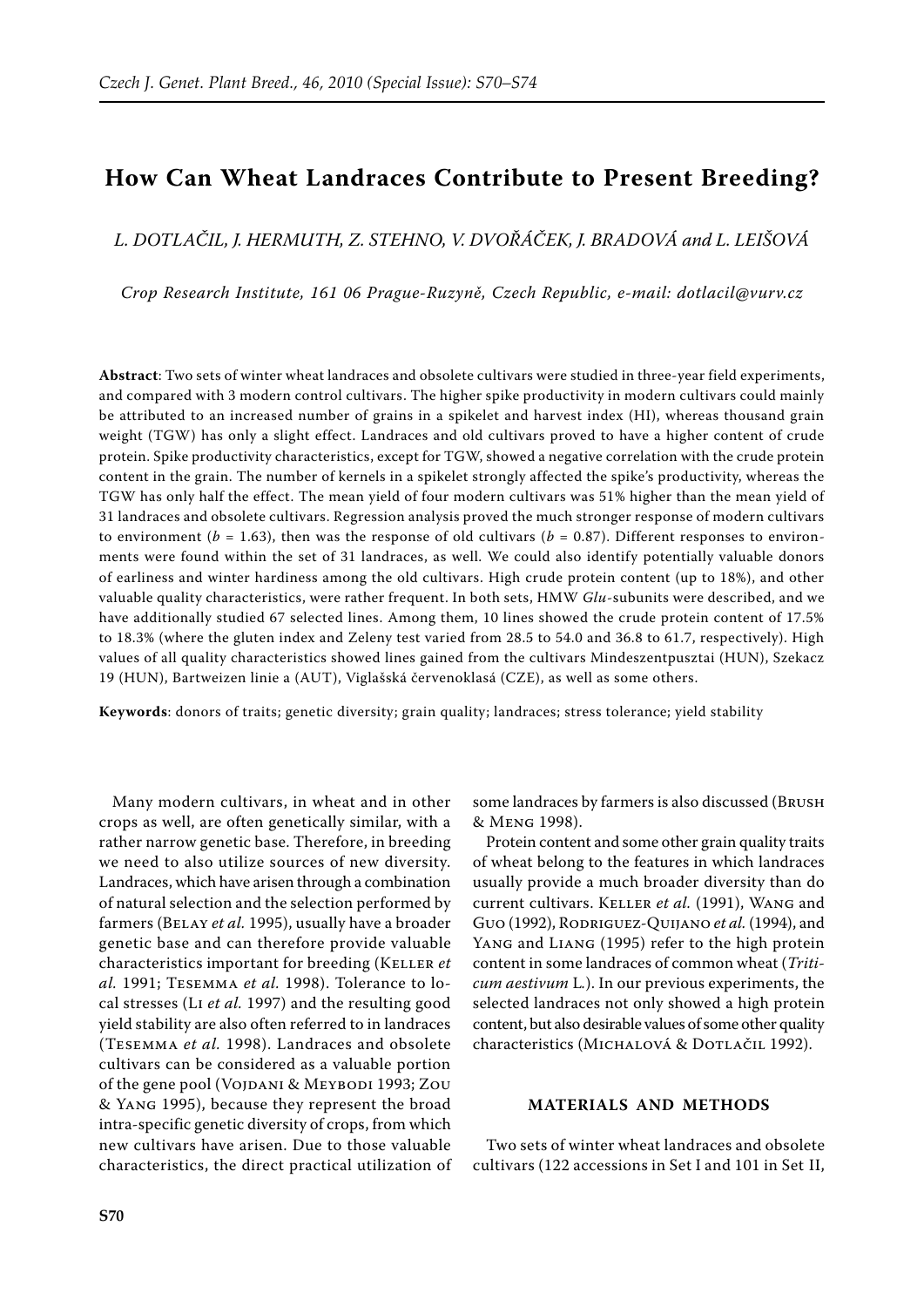respectively), originating from the European region and maintained in the Czech wheat collection, were sown in 3-year non-replicated micro-plot  $(2.5 \text{ m}^2)$  field trials in Praha-Ruzyně (jointly with 3 modern Czech cultivars Samanta, Šárka and Ilona as controls). Beside the evaluation of important agronomic characteristics in the field, we also estimated spike productivity, HI, and some grain quality characteristics in the laboratory tests.

The 31 selected landraces and obsolete cultivars were further evaluated in standard field trials, using 4 randomized blocks (plots of 10  $\mathrm{m}^2$ , 3 years and two localities: Praha-Ruzyně and Piešťany, Slovakia). In this set, we estimated the grain yields and yield response to environment, using analyses by both FINLAY and WILKINSON (1963) and Eberhart and Russel (1966). The analysis was based on linear regression of the particular cultivar to the mean values of all cultivars in a range of environments.

Simultaneously, we analyzed the HMW-*Glu* patterns (100 individual halved grains) with SDS-PAGE. The gained lines were characterized by HMW Glu-alleles, according to Payne and Lawrence (1983).

Further, we evaluated the selected 67 high-protein lines with the identified HMW-*Glu* alleles, which were derived from earlier tested materials. The lines were sown in 3-year trials in Praha-Ruzyně (the same experimental design as in Set I and Set II). We analyzed the agronomic characteristics (including spike morphology, productivity, and harvest index). Protein content was evaluated by Kjeldahl; plus the Zeleny test (ml) and Gluten index (%) were carried out.

All the experiments were successively performed during 1998 to 2007. In the field experiments, we used neither growth regulators nor N-fertilizers during the growing season (fertilizers were only applied in autumn before sowing). We used UNISTAT statistical software for the data processing.

## **RESULTS AND DISCUSSION**

The Increase in spike productivity in modern cultivars can mainly be attributed to the increased number of grains in a spikelet and increased HI, whereas TGW has only a smaller effect. On average, old cultivars had a 2 to 3% higher crude protein content in the grain than do the modern ones (Table 1). Among the 10 characteristics measured, a relatively wide variability (*CV* 11–20%) has been estimated in spike length and the characteristics of spike productivity (except of the grain weight, with *CV* close to 9%). It was difficult to distinguish

Table 1. Differences in evaluated characteristics between modern winter wheat cvs. versus landraces and obsolete cvs.; variability of characteristics as recorded in two field experiments

|                             | Check cvs (3)<br>mean values |        |             | Landraces and obsolete cys |          |        |
|-----------------------------|------------------------------|--------|-------------|----------------------------|----------|--------|
|                             |                              |        | mean values |                            | $CV(\%)$ |        |
|                             | set I                        | set II | set I       | set II                     | set I    | set II |
| Days to heading             | 153,00                       | 143.00 | 160.00      | 150.00                     | 2.7      | 4.5    |
| Days to maturity            | 211.00                       | 200.00 | 215.00      | 205.00                     | 0.9      | 1.9    |
| Grain filling period (days) | 49.00                        | 53.00  | 47.00       | 50.00                      | 5.1      | 4.7    |
| Plant height (cm)           | 86.00                        | 85.00  | 114.00      | 117.00                     | 6.8      | 8.7    |
| Spike length (cm)           | 7.90                         | 8.80   | 9.20        | 8.40                       | 12.3     | 13.7   |
| Grain weight per spike (g)  | 1.34                         | 1.95   | 1.23        | 1.49                       | 19.9     | 16.4   |
| Grains per spikelet         | 1.99                         | 2.51   | 1.71        | 1.83                       | 11.1     | 12.0   |
| Thousand grain weight (g)   | 39.80                        | 47.90  | 39.60       | 44.40                      | 8.9      | 9.5    |
| Harvest index               | 0.48                         | 0.51   | 0.39        | 0.39                       | 9.0      | 9.9    |
| Crude protein content (%)   | 13.30                        | 13.20  | 16.20       | 15.30                      | 6.5      | 6.9    |

Set I: *n* = 124 including 3 control cvs.; Set II: *n* = 103 including 3 control cvs.; *CV* – coefficient of variation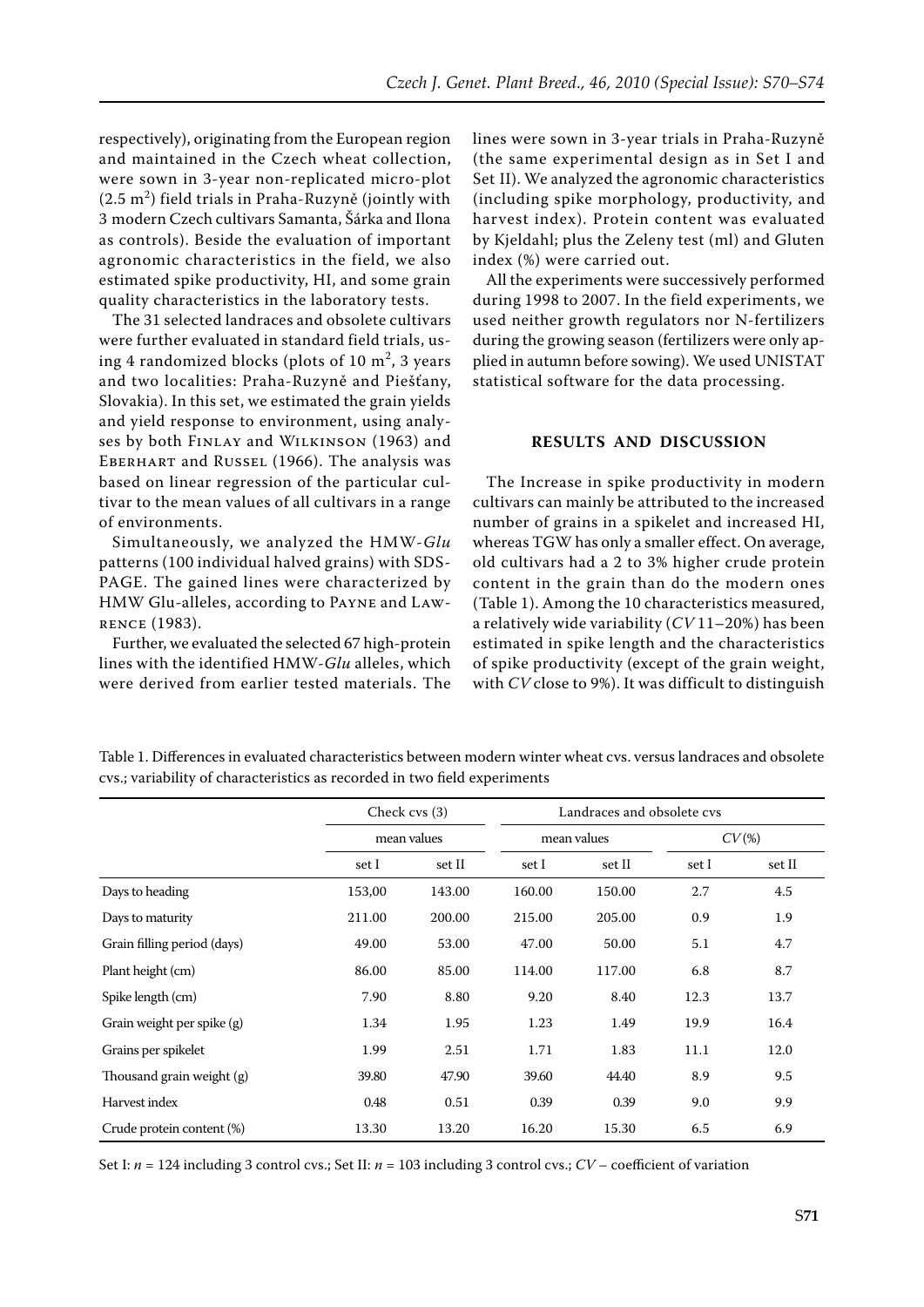

Figure 1. Mean yields  $(g/m^2)$  of modern and old winter wheat cultivars evaluated in six environments (years  $\times$  sites,  $n = 6$ )

the cultivars according to the country of origin; however, earliness and lower spike productivity were characteristic for South-Eastern Europe, whereas cultivars from North-Western Europe showed the opposite characteristics.

Correlation analyses proved a close relationship between earliness in heading and in maturity; and a negative relationship between late heading and grain filling period, which was positively correlated with TGW and HI (*r* = 0.26 up to 0.38). The number of grains in a spikelet correlates with spike productivity and HI ( $r = 0.62$  up to 0.69); whereas relationships between these two characteristics and TGW were lower  $(r = 0.20$  up to 0.51). Spike productivity characteristics, except for TGW, are in negative correlation with the crude protein content in grain  $(r = -0.34$  to  $-0.50)$ . As regression analyses confirmed, the main deciding characteristic for spike productivity was the number of kernels in a spikelet (about 40% variation), while the TGW has only about half of the effect. The crude protein content was positively affected by plant height (15–30% of variation). The impact of grain weight per spike was lower (14–17% of variation), and a negative one.

Potentially valuable donors of earliness and longer grain filling period were identified for further studies and for utilization in breeding programs. We found a very high crude protein content (around 18%) in cvs. Bergland, Ukrajinka, Sippbachzeller, Innichen Nr. 25001, and Barbu du Finistre. High crude protein content, combined with relatively good spike productivity and/or long grain filling period or earliness, was found in cvs. Visperterminen 640 E, Hatvan, Szekacz 1242, Berchtesgardener Vogel, Ble du Lot, and Barbu du Finistere.

Estimated grain yields in the 31 selected landraces and old cultivars were always lower than in modern cultivars. When we analyzed mean yields over 6 environments, the four modern cultivars provided grain yields of 151.2%, compared to the mean value of landraces and obsolete cultivars. This shows that the breeding gain, relevant to the tested materials, was about 51%; which is very close to the estimates of MacKey (1993), who found a 49% yield increase. The Czech landraces Bíla od Dukovan, Vouska z Třemošnice, and Židlochovická jubilejní osinatka provided relatively good yields (over 4.3 t/ha).

To estimate the relative yield response of cultivars to the environment (in experiments within the Czech Republic and Slovakia) we calculated the linear regression to mean yield values of all cvs. in particular environments (Figure 1). The higher mean response of modern cultivars to environment ( $b = 1.63$ ) than in old cultivars ( $b = 0.87$ ) was confirmed. However, some landraces also showed as effective a response as did the modern ones (Bílá od Dukovan, Brauner Fuchs, Barbu du Maconnais, Baltischer Winterweizen, and Gammel Svensk Landhvedte). On the other hand, we found a very low response in some ancient landraces (e.g. Dolis Puri). The higher yield stability of old cultivars can be demonstrated from the mean yields of both groups in different environments (years × sites). Here, the yield difference between environments did not exceed 1.95 t/ha in the old cultivars; whereas in the modern cultivars it was almost double that value (3.76 t/ha). The lower yield decrease of old cultivars in environments with lower mean yields (when compared with modern ones) further supports this theory. On the other hand, a higher yield stability of old cultivars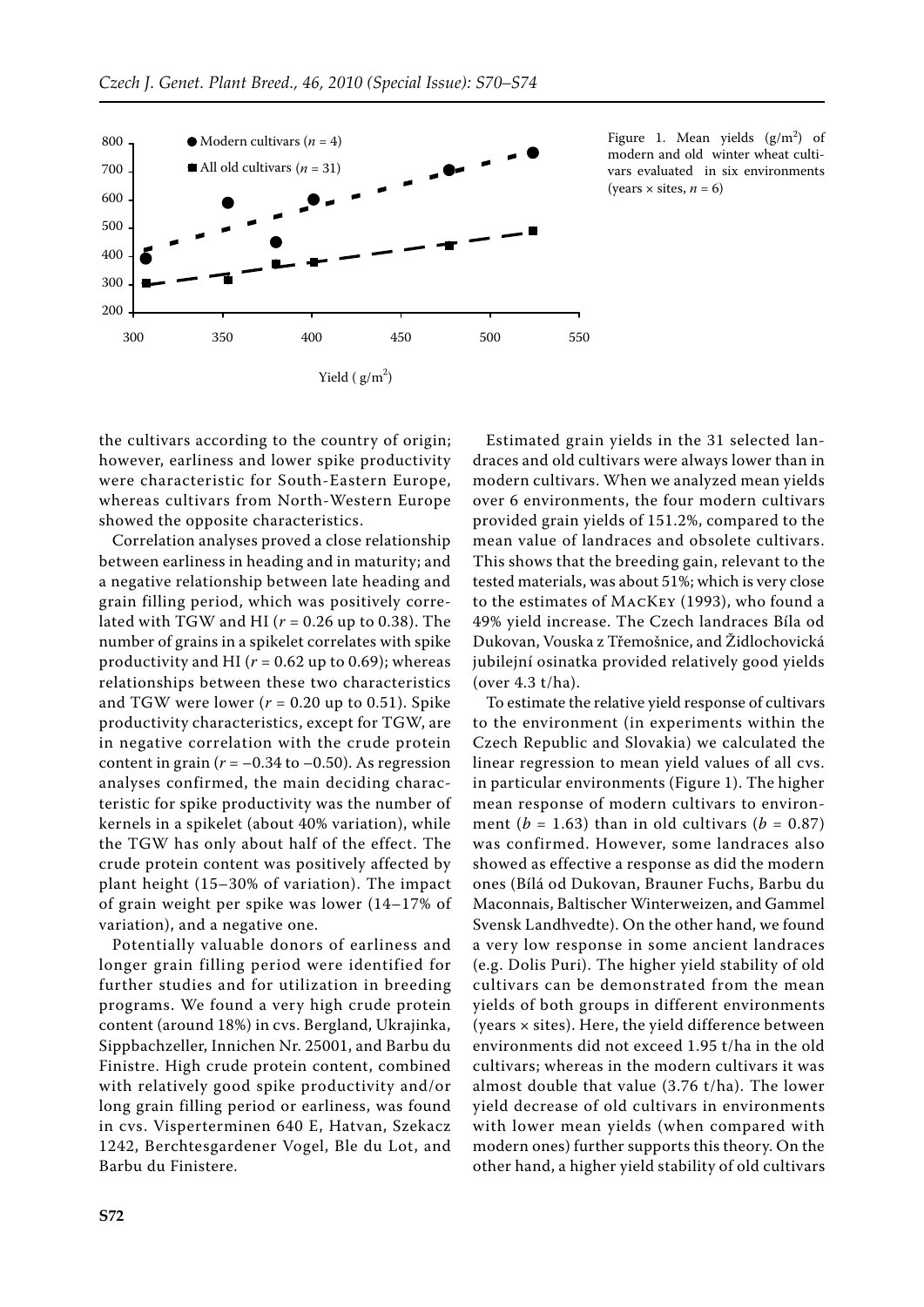| Rokycanská sametka      | CZK        | 9 |
|-------------------------|------------|---|
| Česká presívka          | CZK        | 9 |
| Červená perla           | CZK        | 9 |
| Dobrovická přesívka P 2 | CZK        | 9 |
| Dregerova původní 126   | CZK        | 9 |
| Selecty červená vouska  | CZK        | 9 |
| Selecty Z Vb            | CZK        | 9 |
| Slapská vouska          | CZK        | 9 |
| Sparta                  | CZK        | 9 |
| Hadmerslebener Qualitas | DEU        | 9 |
| Diplomat                | DEU        | 9 |
| Olympia                 | <b>FIN</b> | 9 |
| Shireffs square head    | GBR        | 9 |
| Skandia III B           | <b>SWE</b> | 9 |
| Mironovskaja 808        | UKR        | 8 |

Table 2. Winter-hardy cvs. (9 the highest rating) identified in the Czech winter wheat core collection (which includes 435 accessions)

CZK – Czech Republic; DEU – Germany; FIN – Finland; GBR – Great Britain; SWE – Sweden; UKR – Ukraine

could be partially explained as the poor response of landraces to favourable growing conditions. However, because we carried out the experiments

under a low-level of input conditions, the effective response of modern cultivars was obviously limited by this fact. We assume that the differences in the responses to the environment were not the only source of dissimilarity in yield stability between both groups of cultivars.

We could also find potential donors of winter hardiness among the Czech and European landraces. For instance, in the Czech core collection of winter wheat, we identified several landraces and obsolete cultivars, which scored the highest value 9 (Table 2); whereas cv. Mironovskaja 808 (often considered as a standard for winter hardiness) only scored an 8.

High protein content is obviously one of the important characteristics which can often be found in wheat landraces (Liu 1988) and could be utilized by wheat breeders. Following the selection of HMW-*glu* lines in populations of landraces, we evaluated 67 selected high-protein lines and 3 control cultivars in 3-year field trials. Some results for the top 10 lines, with the highest protein content (17.5% up to 18.3%), are given in Table 3. As expected, high protein content was negatively linked with the number of grains per spike  $(r = -0.47)$  and HI  $(r =$ –0.38). In contrast, earliness and especially plant height  $(r = 0.52)$ , were positively correlated with protein content. However, we were able to find high protein lines with acceptable plant height and spike productivity. Unfortunately, we recorded

Table 3. Selected high-protein lines derived from landraces (mean values of 3-year field trials)

| Cultivar            | Line  | Plant<br>height (cm) | Harvest<br>index | Protein<br>content $(\%)$ | Zeleny<br>test | Gluten<br>index $(\%)$ |
|---------------------|-------|----------------------|------------------|---------------------------|----------------|------------------------|
| Mindeszentpusztai   | 44/B  | 131                  | 0.39             | 18.3                      | 38             | 54.6                   |
| Szekacz 19          | 37/B  | 128                  | 0.42             | 18.3                      | 42             | 55.0                   |
| Eszterhazi Mindenes | 117/C | 125                  | 0.38             | 18.3                      | 54             | 55.8                   |
| Bartweizen          | 16/B  | 135                  | 0.40             | 18.0                      | 29.5           | 50.7                   |
| Bergland            | 18/B  | 134                  | 0.46             | 17.8                      | 25.5           | 36.8                   |
| Ostka Czerwona      | 111/C | 136                  | 0.41             | 17.8                      | 32             | 53.2                   |
| Slovenská 2         | 63/A  | 134                  | 0.46             | 17.6                      | 28.5           | 37.3                   |
| $M$ os 4            | 105/A | 132                  | 0.40             | 17.5                      | 40.5           | 41.2                   |
| Mos 4               | 105/B | 131                  | 0.35             | 17.5                      | 33.5           | 45.4                   |
| Bartweizen          | 16/C  | 122                  | 0.38             | 17.5                      | 39.5           | 61.7                   |
| Ilona               | check | 85                   | 0.52             | 13.7                      | 40             | 67.8                   |
| Šárka               | check | 87                   | 0.52             | 13.4                      | 36.5           | 74.9                   |